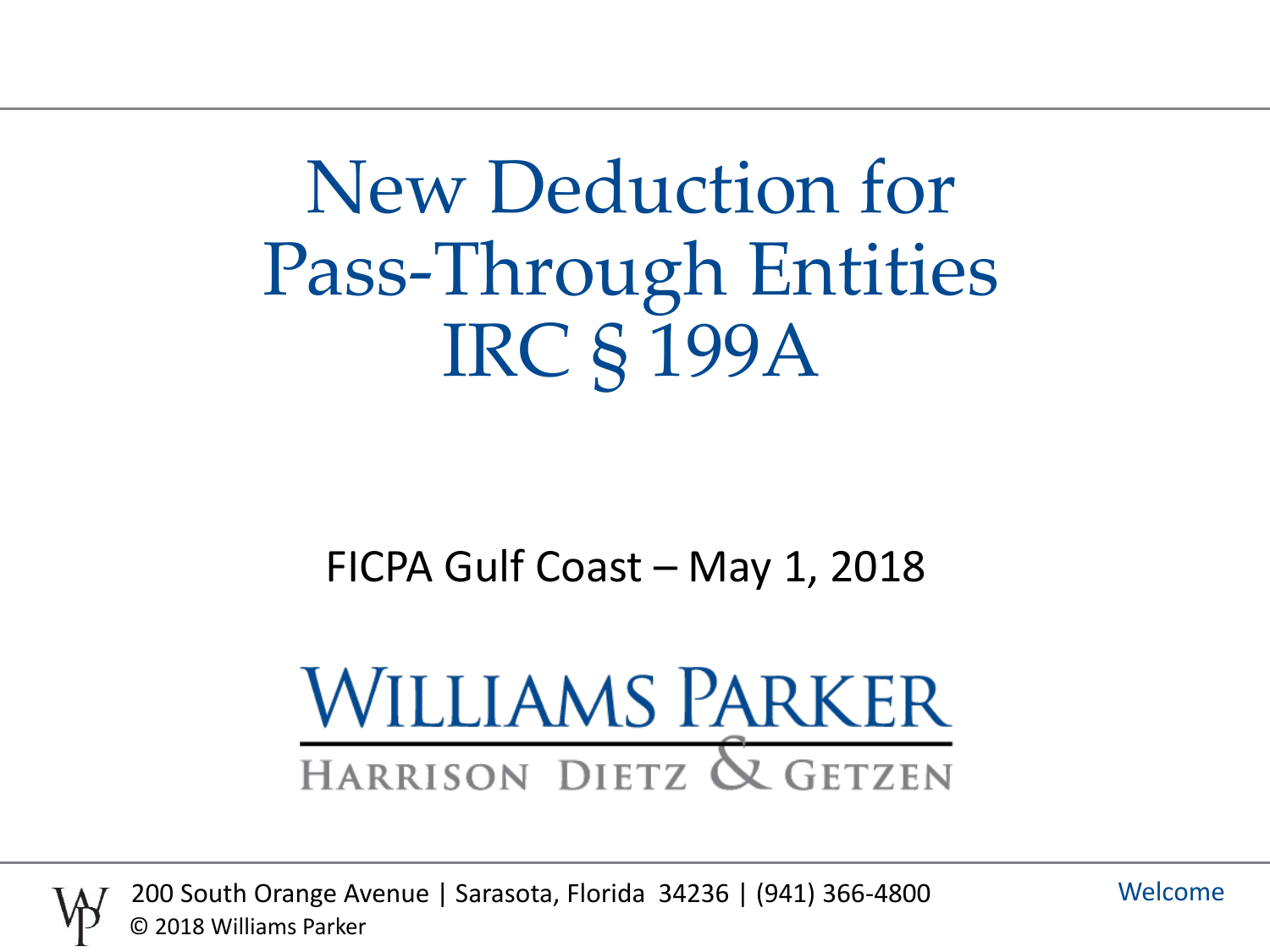- Code § 199A generally allows a 20% deduction for "qualified business income" of pass-through entities.
	- $-S$  corporations
	- Partnerships
	- Sole proprietorships
- Qualified dividends from REITs and cooperatives and qualified income from publicly traded partnerships may also qualify for the 20% deduction.
- Assuming a 37% income tax bracket, a full § 199A deduction produces an effective 29.6% tax rate
- Available to individuals, estates, and trusts for taxable years beginning after 2017 and before 2026

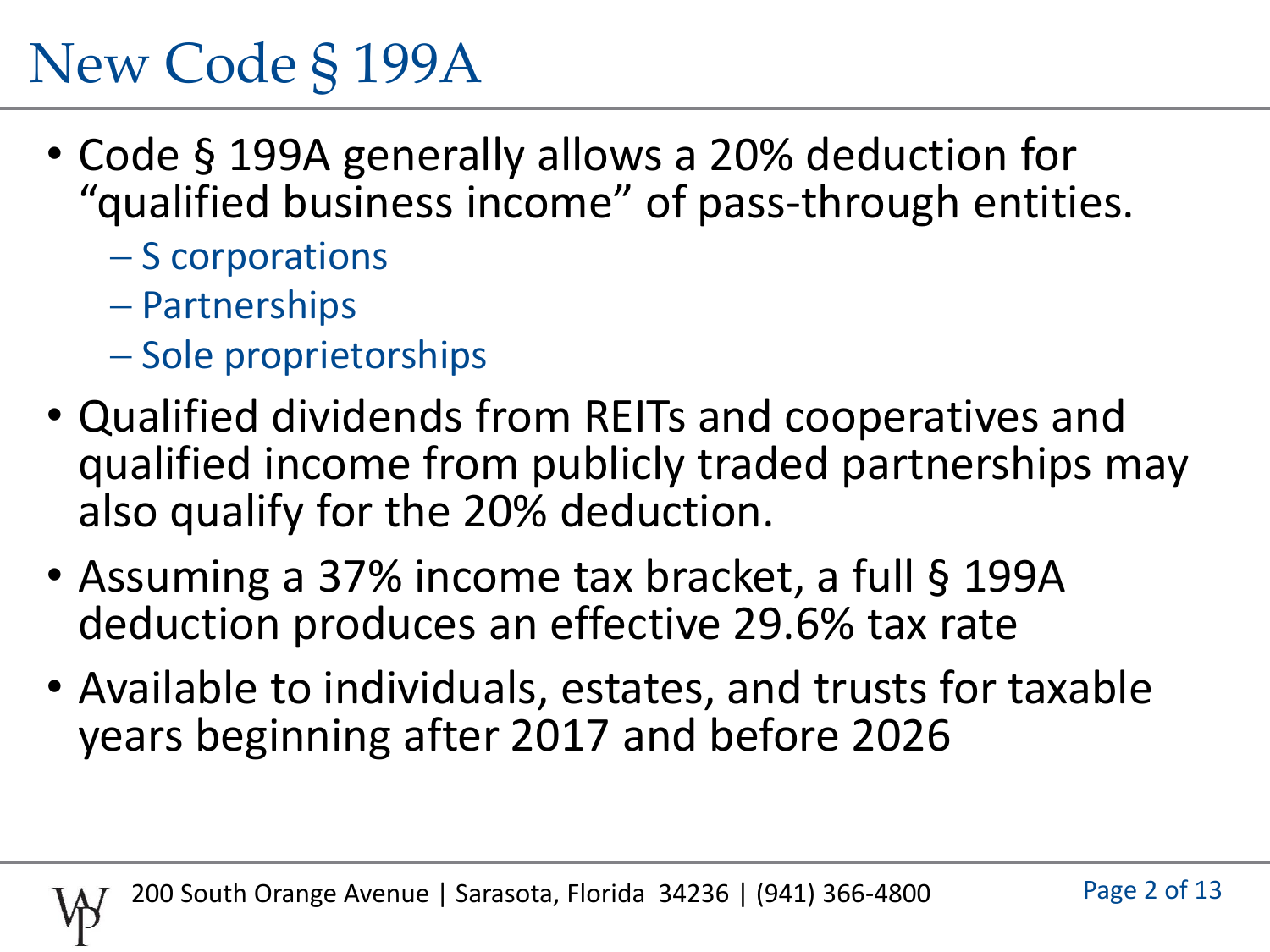- Applies at the individual level
	- At partner or shareholder level for partnerships and S corps
	- Deduction is on Form 1040
	- Deduction is *not* an above-the-line deduction
	- Deduction reduces taxable income
	- Deduction is available both to those who itemize and those who take the standard deduction
	- Same for AMT and regular tax
	- Does *not* reduce self-employment tax

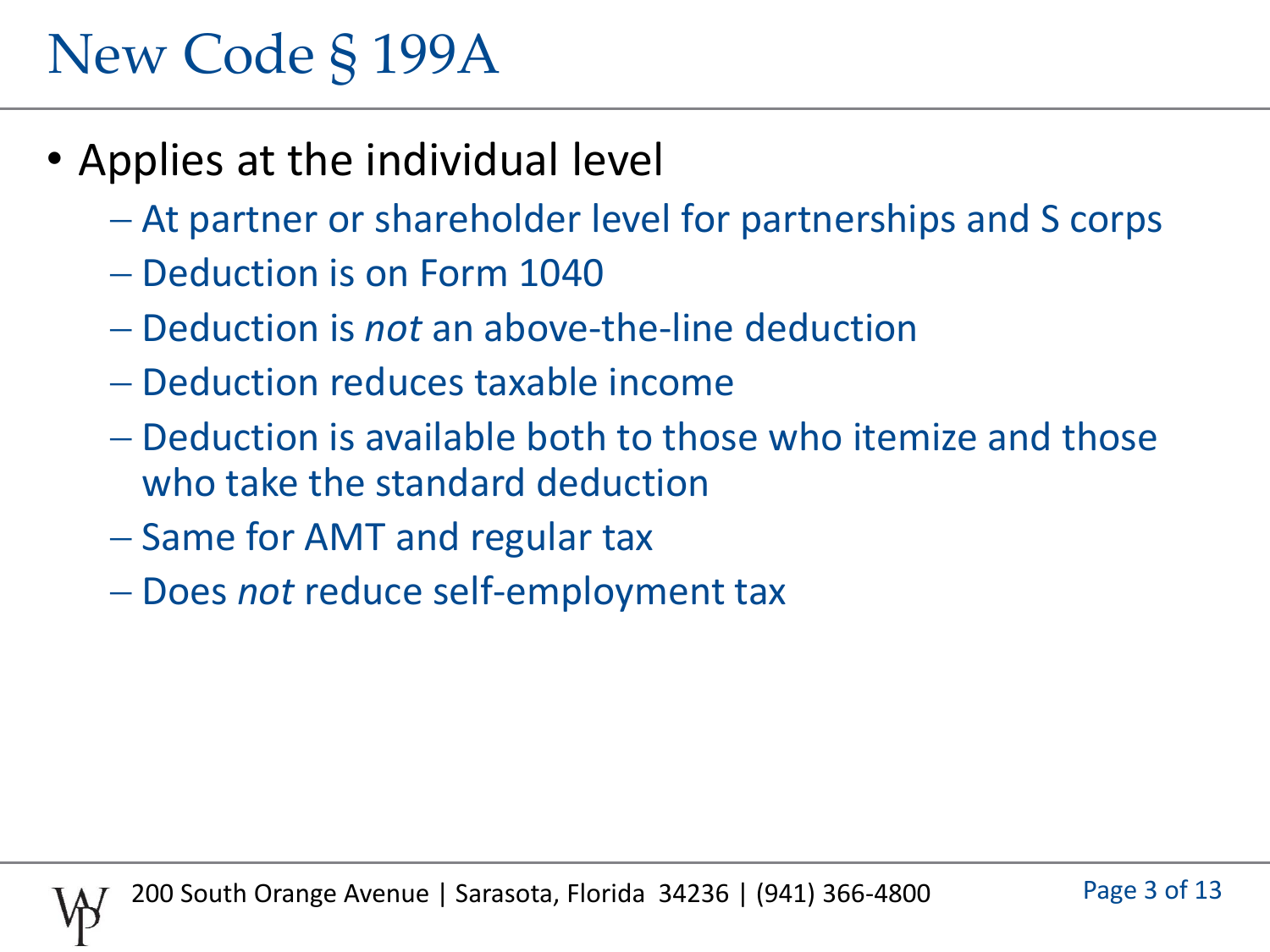- Qualified business income is produced by a "qualified trade or business"
- QTB is any trade or business *other than*:
	- Trade or business of performing services as an employee, or
	- A specified service trade or business
		- o (Note: SSTB exclusion does *not* apply if taxable income is below specified thresholds - \$315,000 for MFJ and \$157,500 for all others)
- Specified service trade or business ("SSTB"):
	- $-$  "any trade or business involving the performance of services in the fields of health,…law, accounting, actuarial science, performing arts, consulting, athletics, financial services, brokerage services, or any trade or business where the principal asset of such trade or business is the reputation or skill of 1 or more of its employees"
	- Note architects and engineers are excluded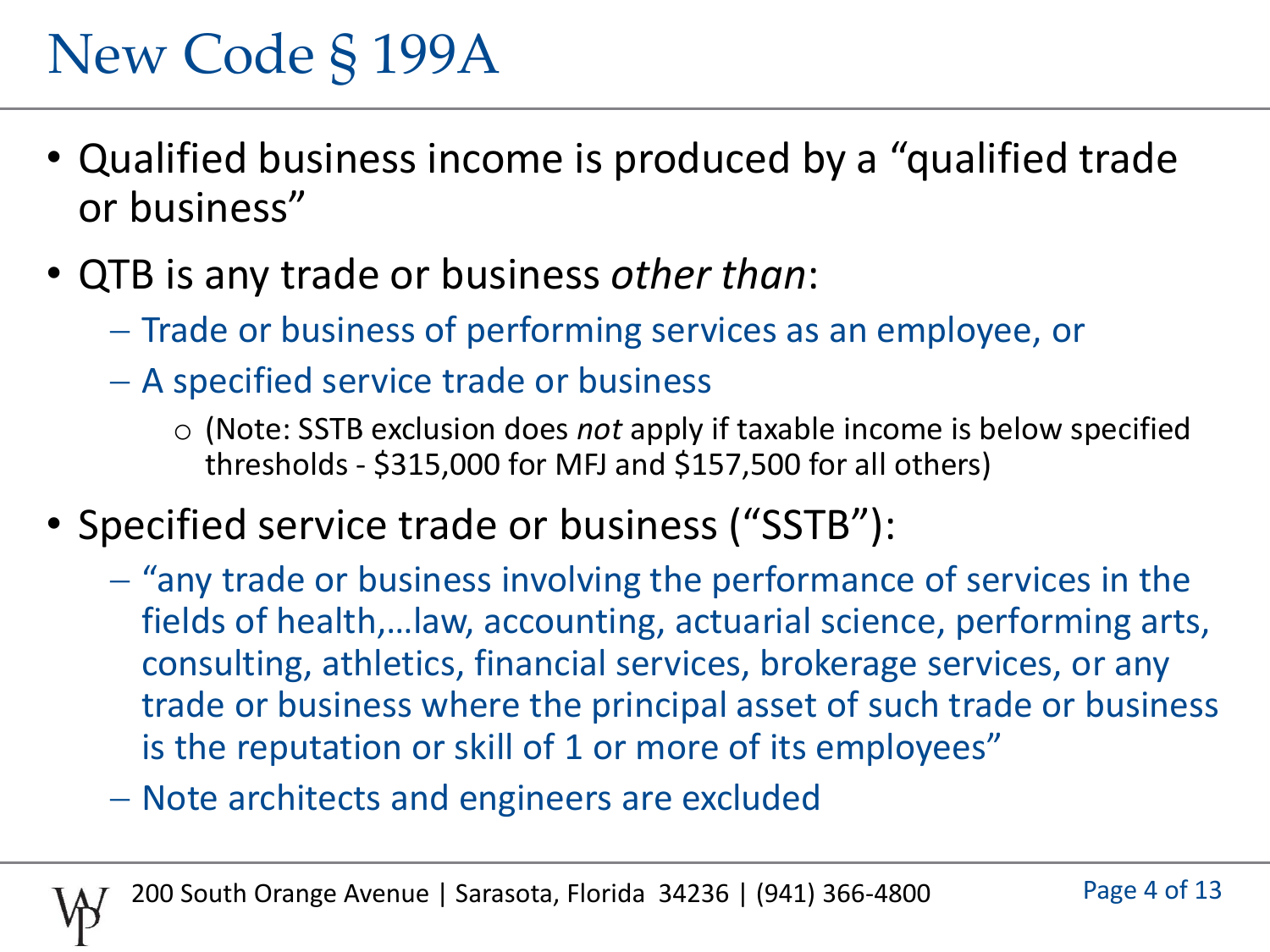- Qualified business income:
	- Generally is net income from a qualified trade or business
	- If the net amount of QBI is less than zero, the loss will be carried to the next taxable year and included in the calculation of QBI for that year
	- QBI does *not* include:
		- 1. Income not effectively connected with the U.S. trade or business
		- 2. Specified investment-related items of income, gain, deduction, or loss, such as capital gains and loses, dividends, and non-business interest income
		- 3. Amounts paid to an S corporation shareholder that are reasonable compensation
		- 4. Guaranteed payments to a partner for services
		- 5. To the extent provided in regulations, payments to a partner for services rendered other than in the partner's capacity as a partner
		- 6. Qualified REIT dividends, qualified cooperative dividends, or qualified publicly traded partnership income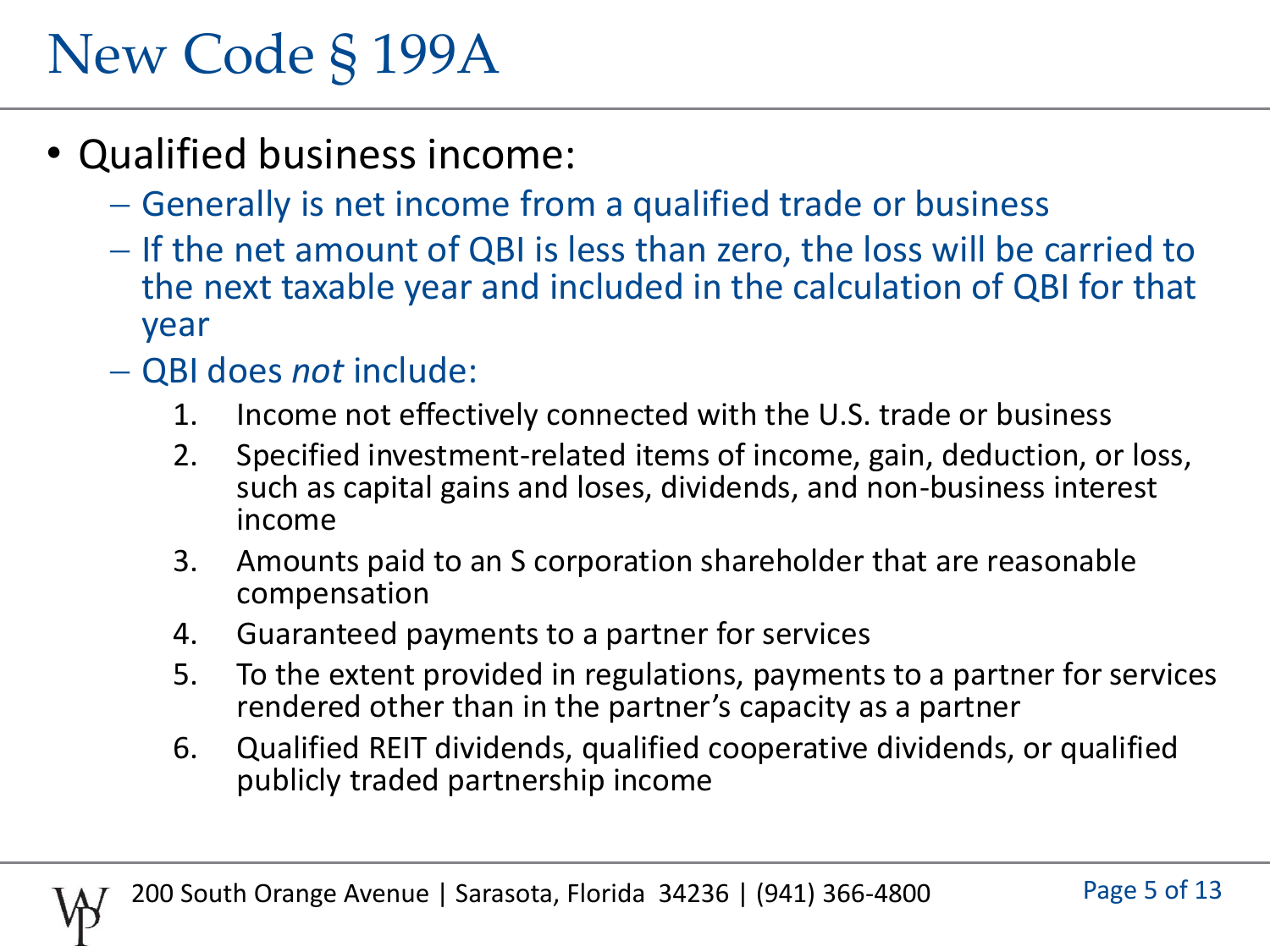- Determining the amount of the §199A deduction:
	- Sum of 3 buckets
	- Apply 2 limitations
- But if only QBI (no qualified REIT or cooperative dividends and no qualified income from a publicly traded partnership), only 1 bucket and 1 limitation

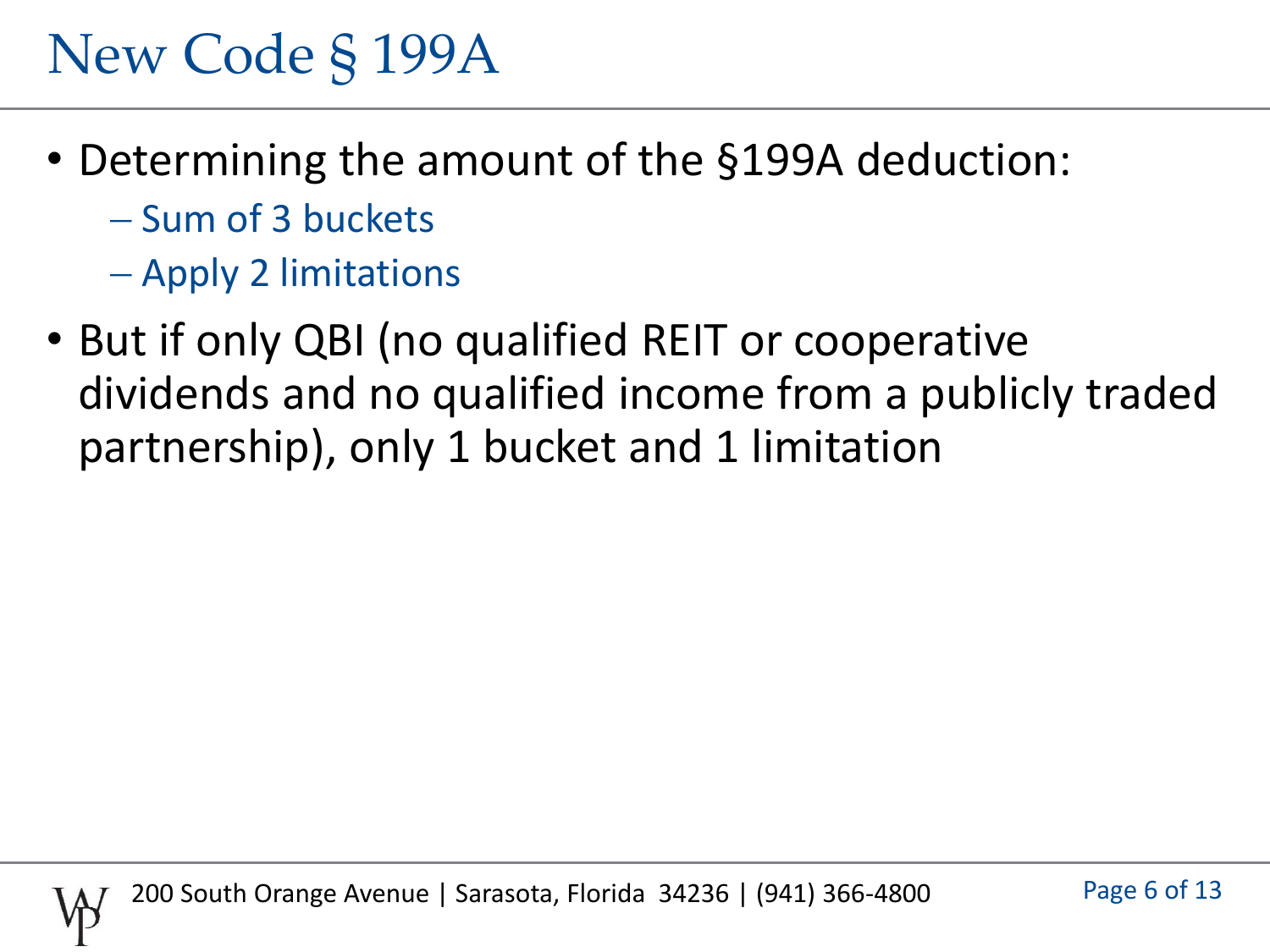• Bucket 1: for each qualified trade or business, the **lesser** of:

- 1. 20 percent of the qualified trade or business income, or
- 2. The **greater** of:
	- a. 50 percent of the W-2 wages, or

b. The sum of 25 percent of the W-2 wages with respect to the qualified trade or business, plus 2.5 percent of the unadjudsted basis immediately after acquisition of all qualified property.

Note: W-2 wages/basis limitation in 2.a and b do *not* apply to taxpayers whose taxable income is below the \$157,500/\$315,000 thresholds.

Note: Calculate deduction separately for each QTB, and then combine the deduction from each QTB.

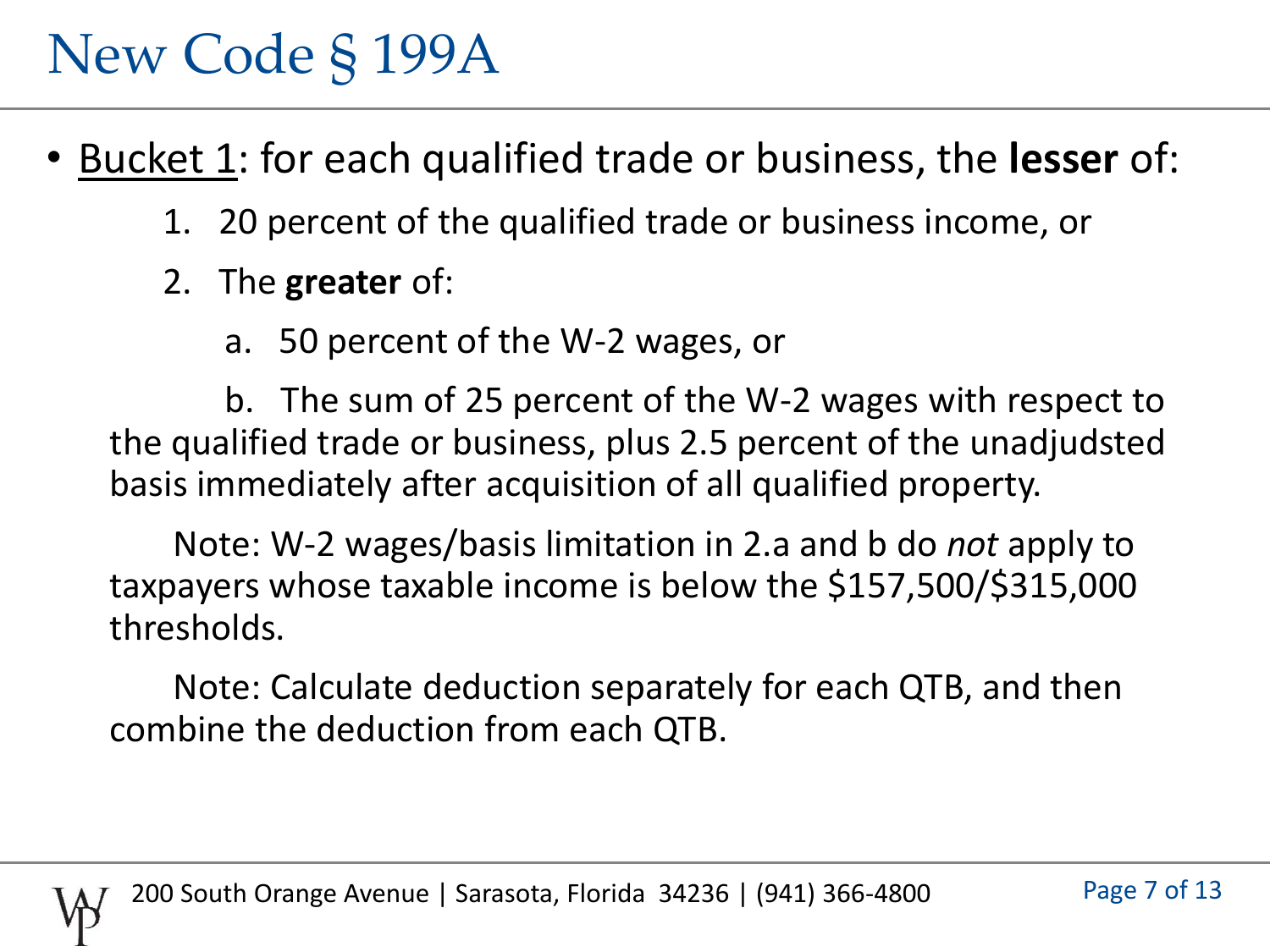- **Qualified Property:** Acquisition cost (unadjusted basis) of depreciable tangible personal property and real property (excludes land)
	- held for use in the QTB at the close of the taxable year,
	- used at any point during the taxable year, and
	- depreciable period for which has not ended before close of the taxable year.
- **Depreciable Period:** Begins when first placed into service and ends on the **later** of (1) 10 years after such date or (2) the last day of the last full year in the applicable recovery period under § 168.

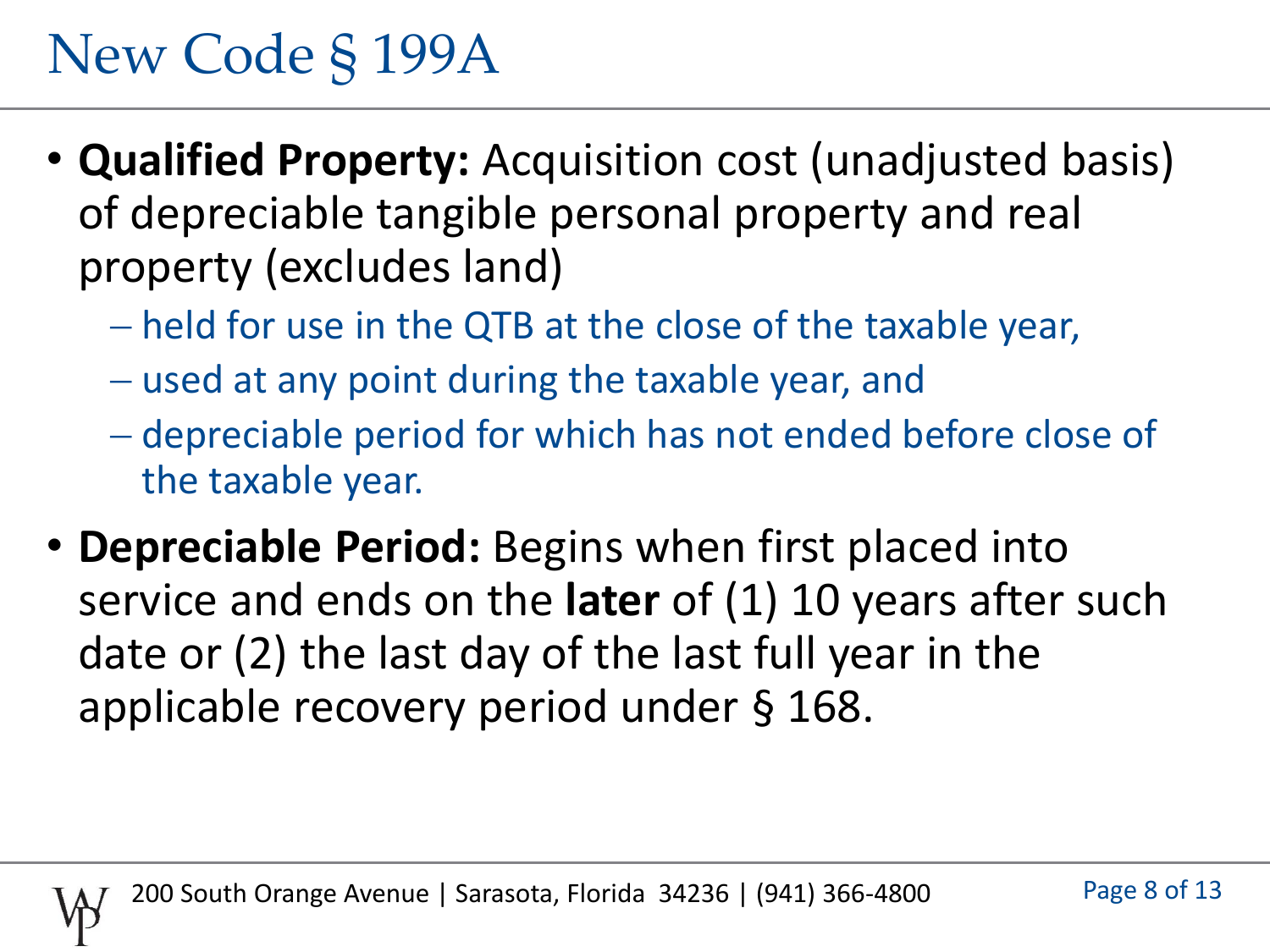- Bucket 2: 20 percent of the sum of the taxpayer's qualified REIT dividends and qualified publicly traded partnership income.
- Bucket 3: lesser of
	- 1. 20 percent of qualified cooperative dividends, or
	- 2. Taxable income reduced by net capital gain.

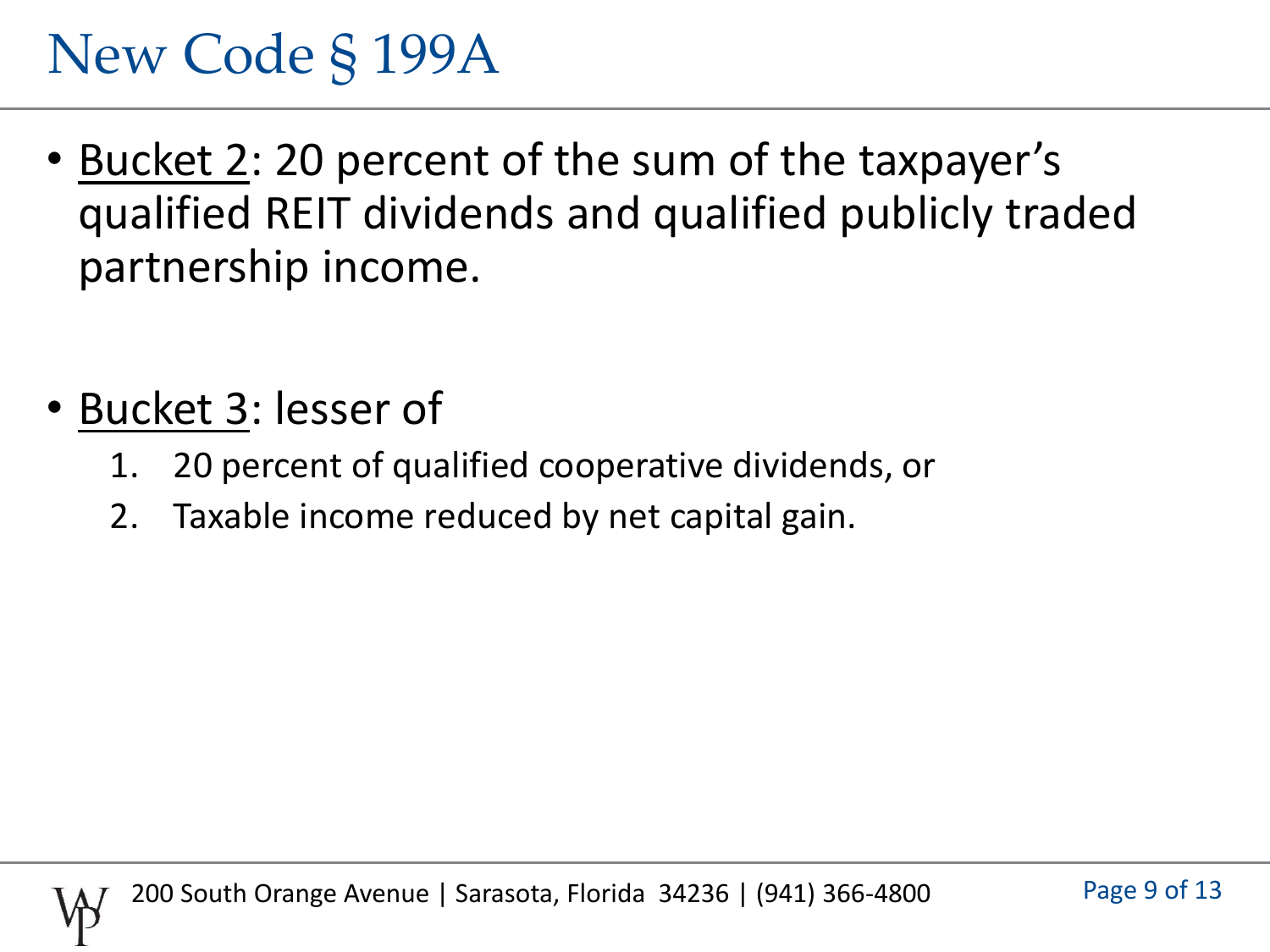- Limitation 1:
	- Sum of Bucket 1 and Bucket 2 cannot exceed 20 percent of the amount by which the taxpayer's taxable income exceeds the sum of the taxpayer's net capital gain and qualified cooperative dividends.
- Limitation 2:
	- Sum of Buckets 1, 2 and 3 cannot exceed taxpayer's taxable income reduced by the taxpayer's net capital gain.
- If taxpayer only has QBI, then only Bucket 1 and Limitation 2 apply.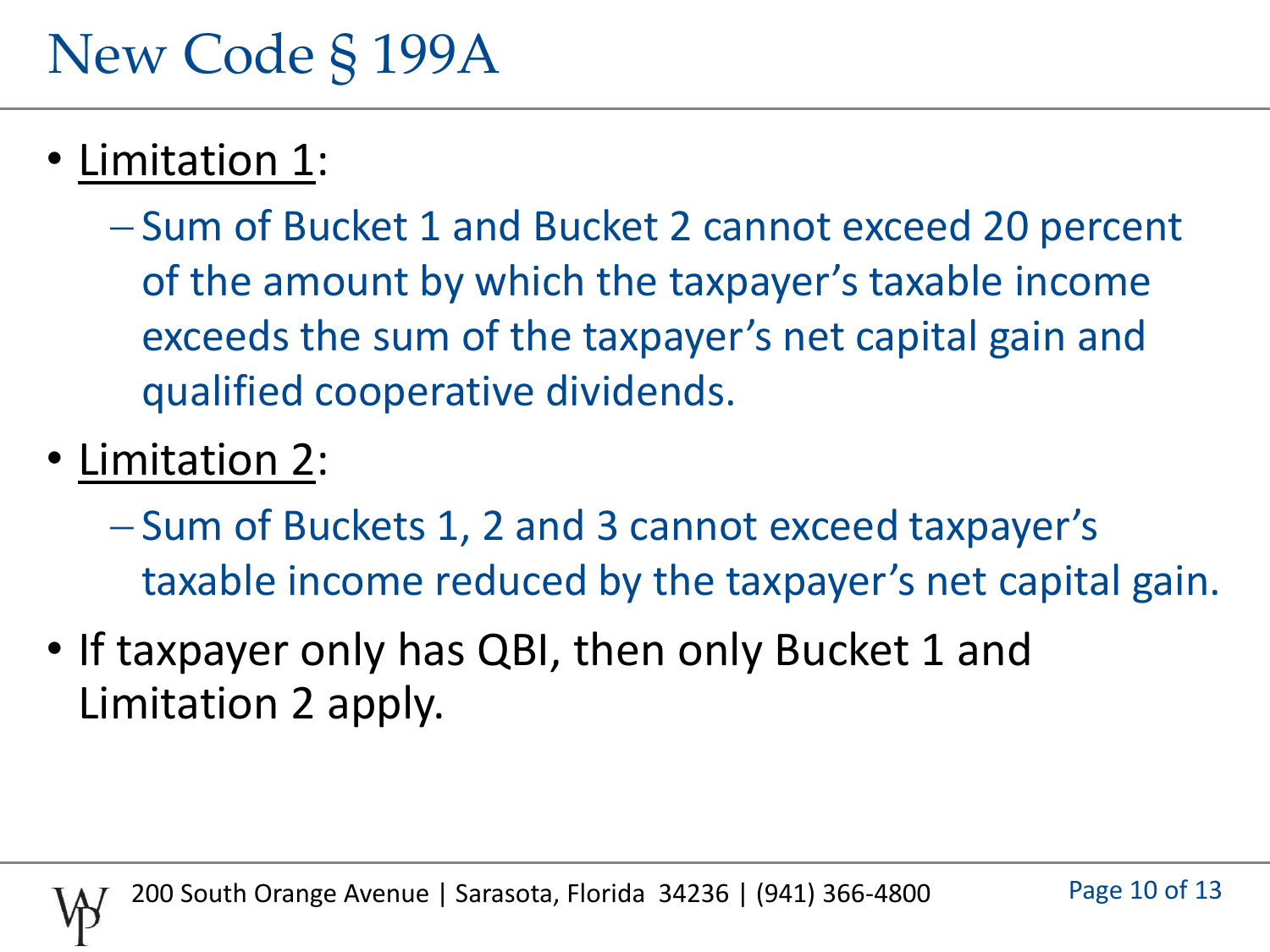- Key consideration:
	- $-$  Is the taxpayer's taxable income (without the § 199A deduction) below or above the \$157,500/\$315,000 thresholds?
- If below:
	- $-$  Specified service businesses are still eligible for the deduction
	- $-$  Limitation of W-2 wages/basis does not apply
- If above:
	- Portion of income from specified service business eligible is phased out (and disappears at \$207,500/\$415,000)
	- W-2 wages/basis limitation phases in and fully applies at \$207,500/\$415,000.
- Observation: if the wages/basis limit does not apply, there's an incentive for S corporation shareholders to minimize salary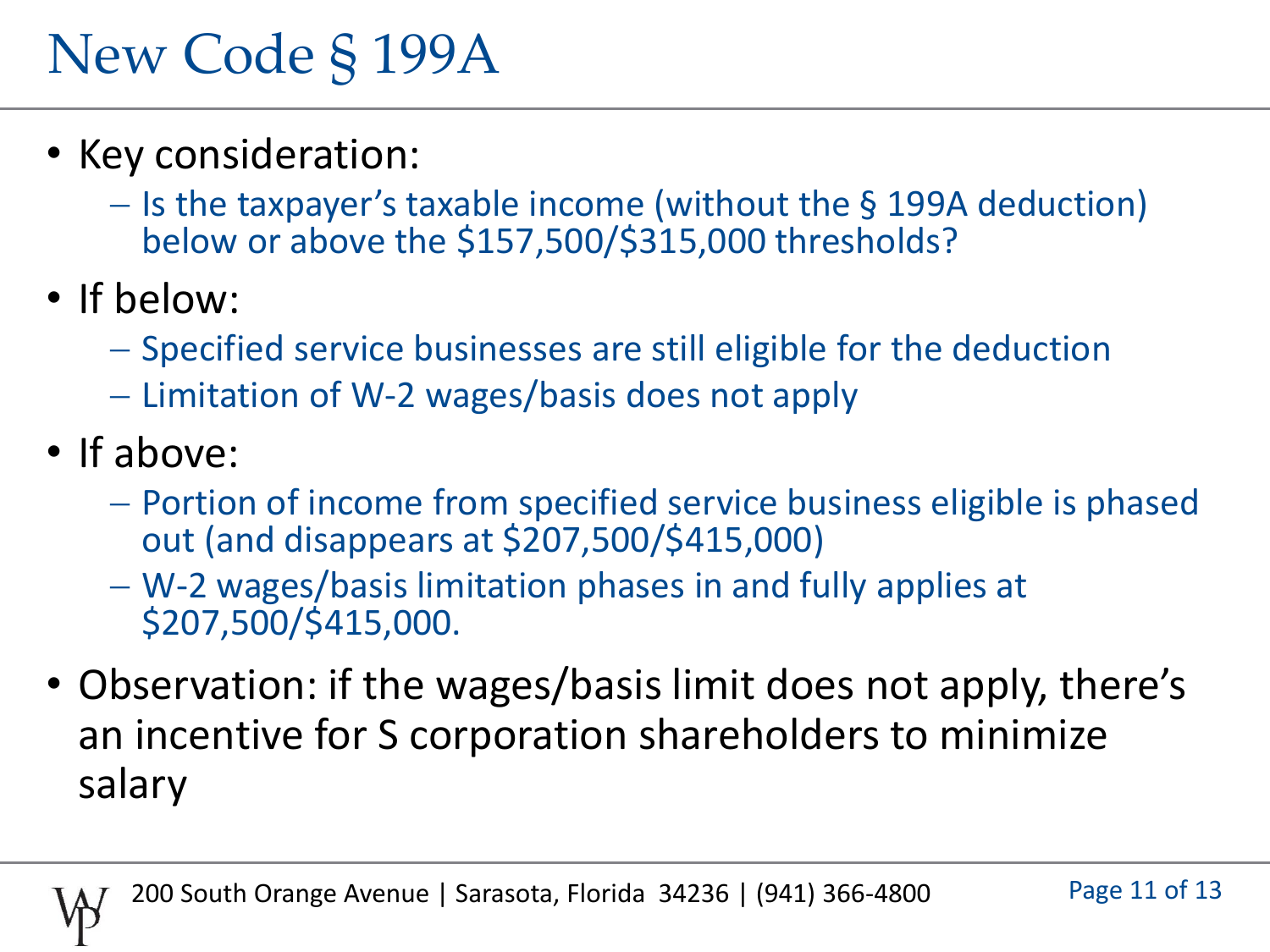



200 South Orange Avenue | Sarasota, Florida 34236 | (941) 366-4800

Page 12 of 13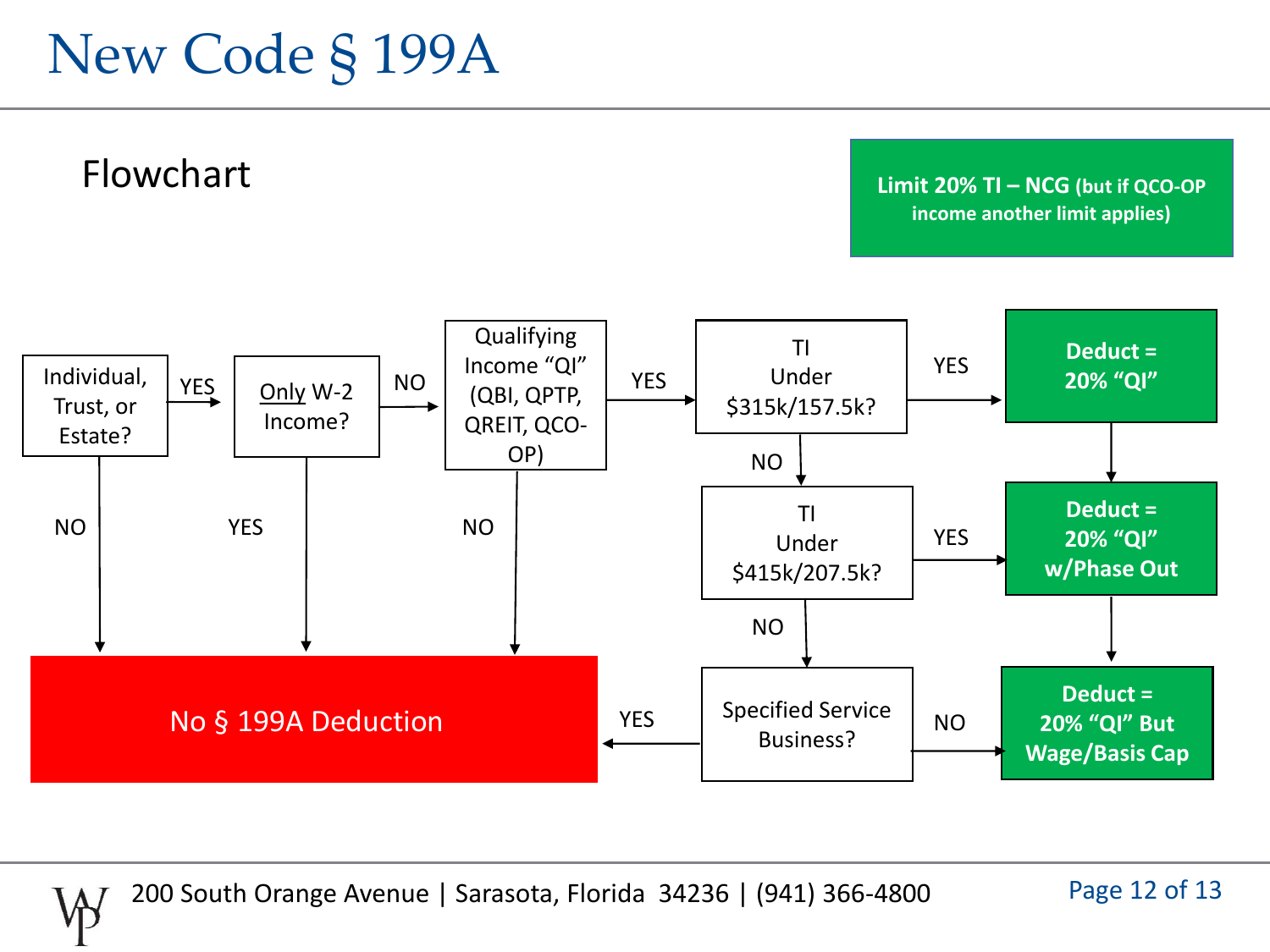- Other considerations:
	- What is a trade or business?
	- Activity level or entity level?
	- De minimis nonqualified income
	- QBI received by passive partner/shareholder
	- Grouping entities and W-2/property limit
	- $-$  Employee leasing and W-2 limit
	- Accuracy-related penalty
	- IRS guidance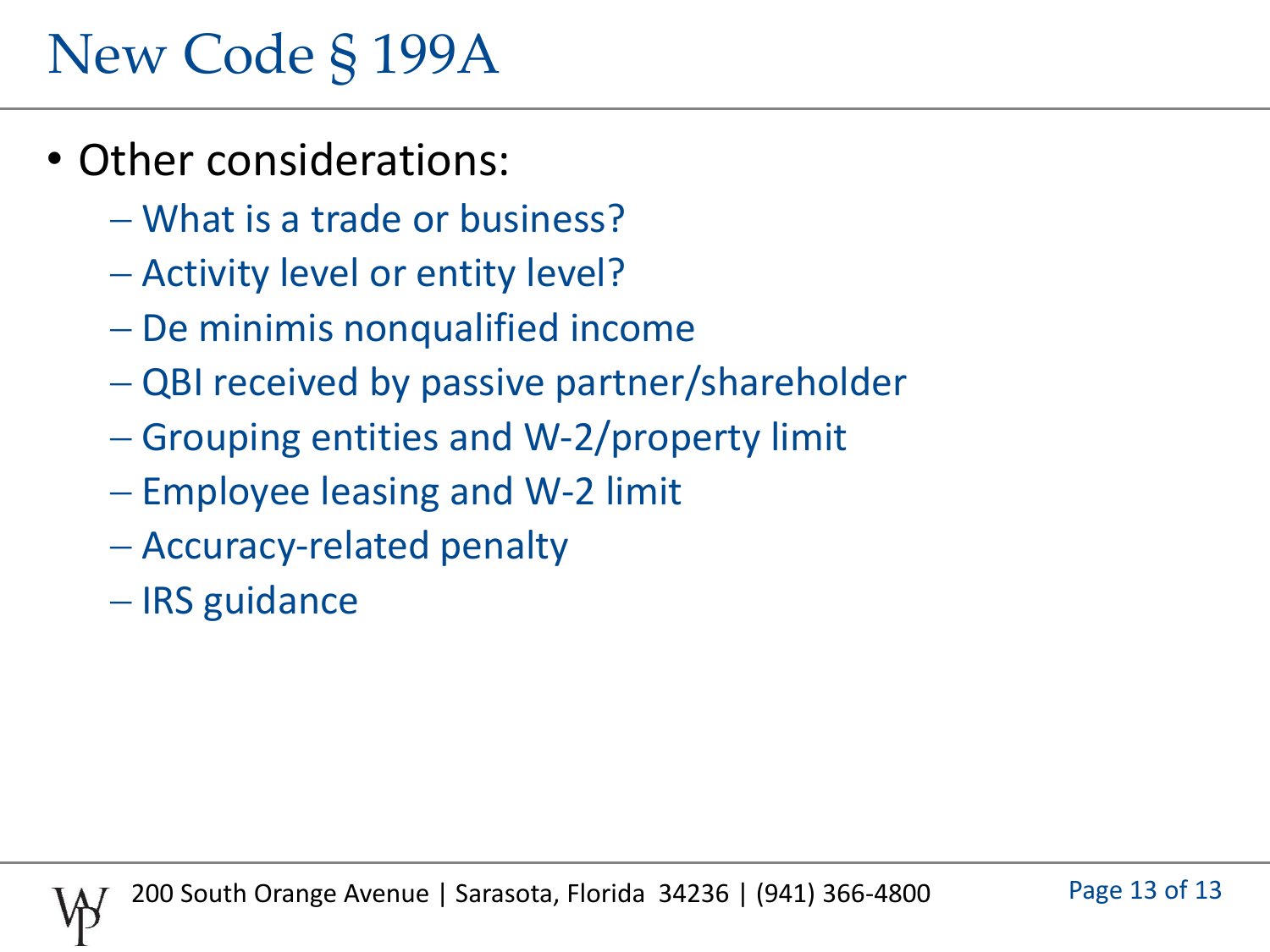#### Disclaimer

This presentation, including these slides, contain general information only, and does not constitute any legal, tax, accounting, business, financial, investment, or other professional advice or services. This presentation, including these slides, are not a substitute for any such professional advice or services, and it should not be used as the basis for any business decision or action. Williams Parker will not be responsible for any loss whatsoever by any person or entity that relies upon any information contained in this presentation, including these slides.